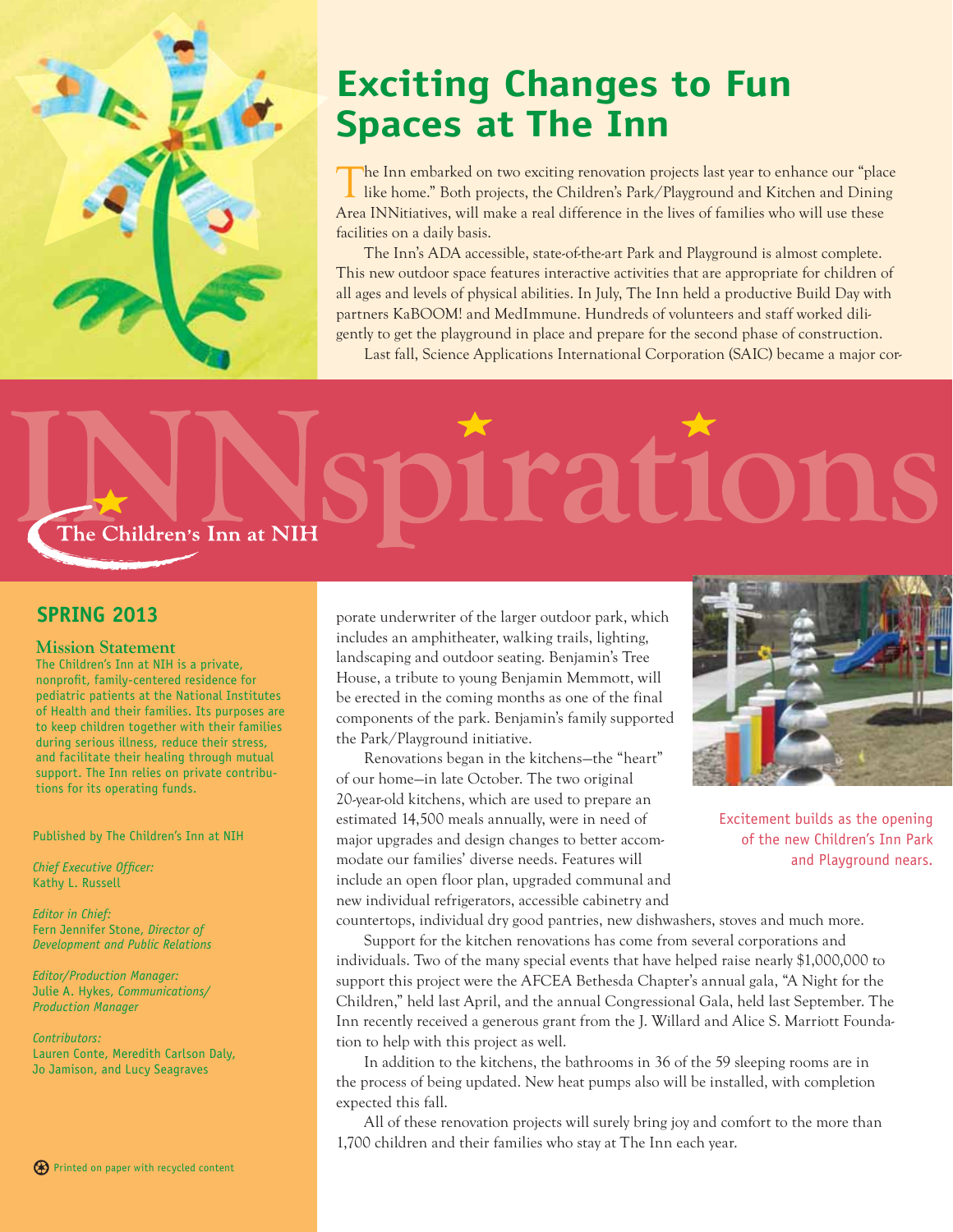# $\mathbf{v}$ **INNspirational People**



The Children's Inn has been a part of Zach Peters' life for more than 20 years. At 23, he realizes the important part The Inn plays in the lives of its residents.



Cars, trucks, motorcycles and dogs are welcome at the annual Come Back to Bethesda event to raise funds and awareness for The Inn.

# Meet Inn Resident Zach Peters

Zach Peters measured his years growing up at The Inn through the giant stuffed panda bears that graced the living room at the foot of the fireplace. Now, at age 23, the strapping, easygoing young man still remembers the very visit when he arrived at The Inn as a young boy, finally taller than the huge pandas. "I couldn't wait to run up to them,'' he says.

Zach started coming to The Inn in 1990, the year it opened. He was an infant and his mom traveled with him from their rural Ohio home every three months for many years. He remembers sitting in the panda's lap, crawling around them and eventually, pulling up to walk. When he was six -years-old, he stood beside the furry black and white bears and discovered to his delight that he cleared the head of the big bear. It was a proud moment.

The decades have been filled with such moments and milestones. Small comforts surrounded The Inn and helped reassure Zach that he was just like every other kid, wanting to grow tall and strong, despite a serious genetic illness. "At The Inn, you don't feel out of place," Zach says. "You can be a kid here."

For more than 20 years, Zach has traveled to the NIH for treatment of Congenital Adrenal Hyperplasia, an inherited disorder affecting the adrenal glands. Zach participated in early research, often taking as many as 10 pills up to three times a day. "I would rather be the test than have a young kid go through all that I have been through," he says.

This January, Zach met a little girl who was visiting The Inn for only the second time. Young Avery Ayan, eight, from Florida, watched as Zach flipped through an old Inn photo album and when he found a photo of the pandas, he lit up, telling her all about his one-time stuffed friends. "I realize now what [The Inn] did for me as a kid," Zach told her. "All those needle sticks, disliking my doctors because they pricked me, well, when I got here, all that was gone."

# Come Back to Bethesda a Success

Cars, trucks, and motorcycles… oh my! On October 6, 2012, thousands of people from DC, Maryland, and Virginia attended the 22nd Annual Come Back to Bethesda Car, Truck & Motorcycle Show and Family Day to benefit The Inn. Presenting sponsor Chevy Chase Acura hosted the area's finest display of custom, classic, antique and modified vehicles while hometown band Almost Blue wowed the crowd with traditional blues and rock music. The event featured an appearance from Homer the Dog of Bethesda Big Train, exciting performances by youth dance companies from Joy of Motion, and an inflatable world sports game and moon bounce for kids. Most importantly, the event offered Inn residents a special opportunity to leave the hospital behind and spend a day having fun. The Inn would like to thank sponsors Chevy Chase Acura, Allied Party Rentals, Chuck Levin's Washington Music Center, Janet, Jenner & Suggs LLC, Enterprise Rent-a-Car, Suburban Hospital, and many others for making the event possible. Mark your calendars for this year's Come Back to Bethesda on October 5, 2013. Learn more at www.backtobethesda.org.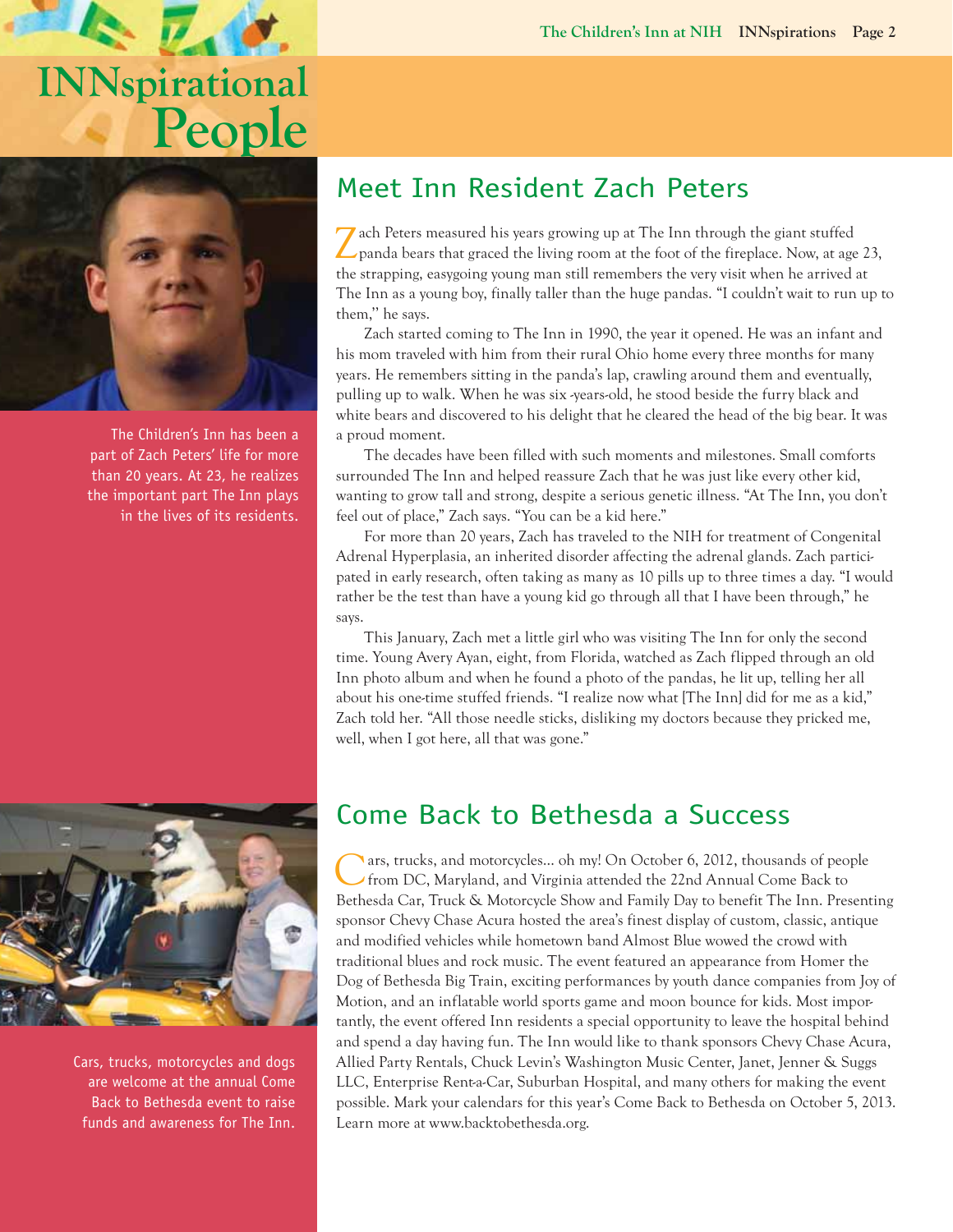

 $\mathcal{L}_{\bullet}$  o.

From left: Holly Cobb Parker, Teresa Bozzelli and Susan Penfield with Giada De Laurentiis (second from left), who displays a "Chef's Hat" plate given to her by The Children's Inn.

# Celebrity Chef Giada De Laurentiis Cooks Up Support for The Inn

Inrough the generous support of sponsors and attendees, an exciting evening with celebrity chef Giada De Laurentiis boosted efforts to raise \$1.5 million for The Inn's Kitchen and Dining Area renovation, a project to update The Inn's two older kitchen and dining areas. Nearly 100 guests attended the "A Recipe for Giving" private reception held for Inn supporters during November's Metropolitan Cooking & Entertaining Show. With an array of top-ranked cooking shows and six cookbooks under her belt, the talented Italian American chef appreciates the importance of a good kitchen. Giada's path to eventual culinary stardom had an early start, with a passion for cooking that developed when she was a young child, spending a good deal of time in her family's kitchen. The petite, popular television personality appeared even more stunning in person as she captivated guests with her down-to-earth style. Inn supporter Teresa Bozzelli, Vice President and Managing Director of Sapient Government Services, interviewed Giada about her family's influence on her passion for cooking. Board Member and chair of The Inn's Kitchen and Dining Area INNitiative, Holly Cobb Parker, shared with guests the importance of this renovation project to Inn families. We extend a special thank you to our key sponsors: Denise Medved, CEO of the Metropolitan Cooking & Entertaining Show; Susan Penfield; Pepe Figueroa; Martha McGrath of MW Marketing; and Perry Pidgeon Hooks and Loretta Yenson, both of Hooks Book Events.

To learn more about supporting this and other important Inn initiatives, visit www. childrensinn.org and click on Ways to Give or contact Fern Jennifer Stone, Director of Development and Public Relations, at stonefj@mail.nih.gov.



Children's Inn staff welcomed NIH employees on a warm day in October.

# Inn Hosts Open House for NIH Employees

The best way to understand the magic of The Inn is to visit in person, as more than 100 NIH employees learned at an Open House on October 17, 2012. Between the hours of 11:00 a.m. and 1:00 p.m., The Inn opened its doors to employees on campus who were interested in learning more about The Inn's mission and programs. Montgomery County food trucks Curley's Q BBQ (www.curleysq.com) and Go Fish! (www.gofishdelivers.com) set up shop in The Inn's parking lot to serve mouth-watering barbecue and seafood dishes to guests. Inn staff members led guided tours of the building for visitors, the majority of whom had never been to The Inn before. As attendees walked through the facility, many remarked on how comfortable and inviting the space is, while others talked about how impressed they were by the wide range of programs offered to support families.

The event was also the perfect occasion to thank NIH employees who participated in the Combined Federal Campaign (CFC), a program that offers federal employees an easy way to donate to The Inn through payroll deduction. The CFC is an important source of support for The Inn each year, helping to provide the many programs and services available for Inn residents. A special thank you to all supporters who gave through the CFC in 2012. The Inn's CFC number is 10324.